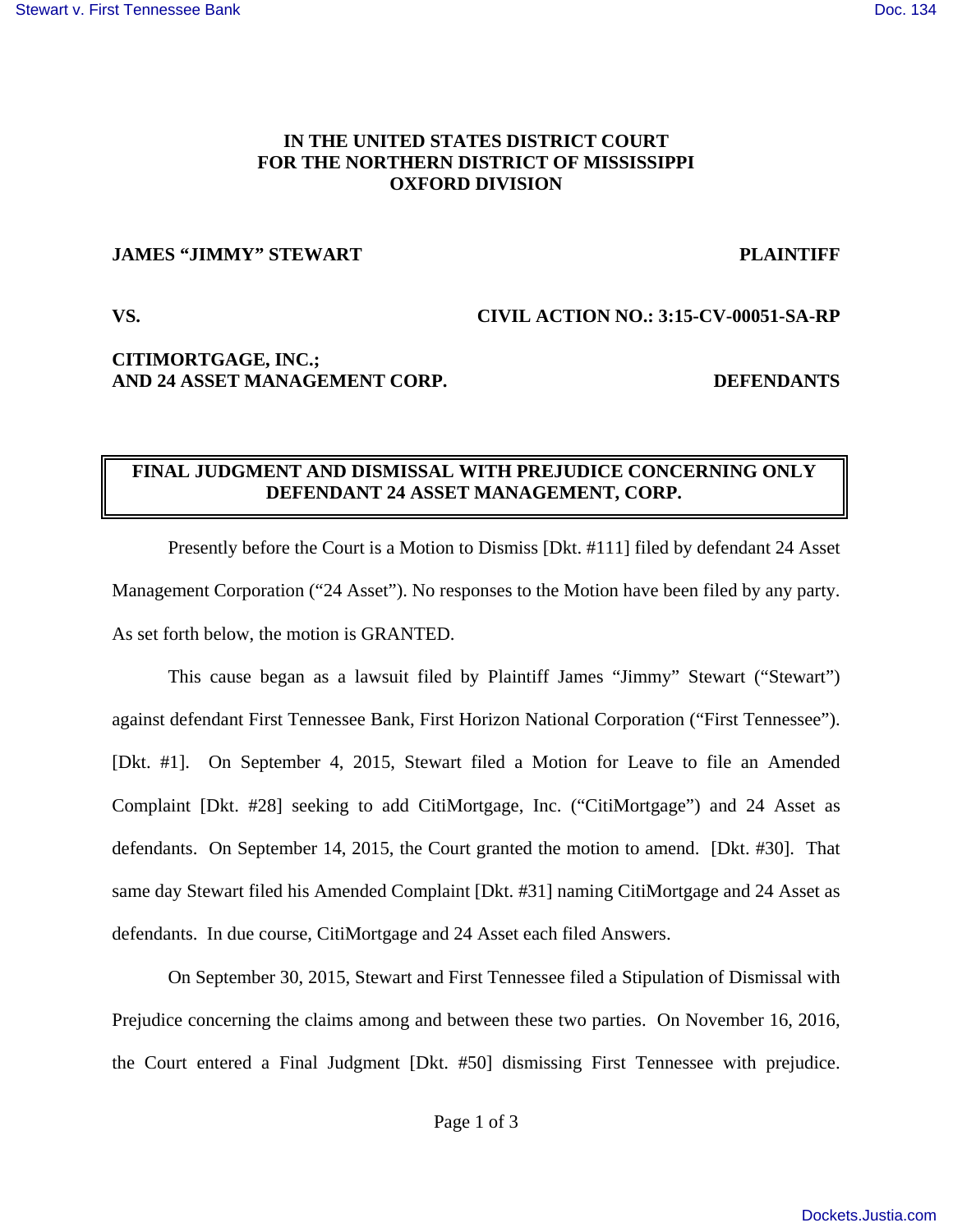Thereafter, discovery proceeded as to the remaining parties in the case: Stewart, 24 Asset and CitiMortgage.

 On September 16, 2016, Stewart filed his motion for leave [Dkt. # 107] to file a second amended complaint. In Stewart's brief [Dkt. #108] supporting this motion, he asked the Court for permission to remove 24 Asset as a defendant in this matter. On September 21, 2016, 24 Asset filed its Motion to Dismiss [Dkt. # 111] and therein moved for its dismissal with prejudice.

 On October 24, 2016, the Court granted Stewart's motion to amend his complaint a second time. [Dkt. 121]. That same day, Stewart filed his Second Amended Complaint. [Dkt. # 123]. 24 Asset is not named as a Defendant in the Second Amended Complaint.

 Turning now to pending motion to dismiss, the Court notes that no party has filed a response in opposition to 24 Asset's motion to dismiss and the time to do so has long since passed. L.U. CIV. R. 7(b)(4). The Court has also been notified that Stewart and CitiMortgage consent to 24 Asset's dismissal with prejudice. For these reasons, the Court determines that 24 Asset's motion to dismiss should be, and hereby is, granted. The dismissal of Plaintiff's claims against 24 Asset does not end this action as to any other party. Plaintiff's claims against CitiMortgage remain pending.

The Court expressly determines that, pursuant to FED. R. CIV. P. 54(b), there is no just reason for delay and expressly directs that this Final Judgment and Dismissal with Prejudice be entered.

### **IT IS, THEREFORE, ORDERED, ADJUDGED AND DECREED** that Plaintiff's

Complaint, Amended Complaint and all claims asserted, or which could have been asserted by Plaintiff against 24 Asset are hereby dismissed with prejudice with each party to pay their own costs and attorneys' fees.